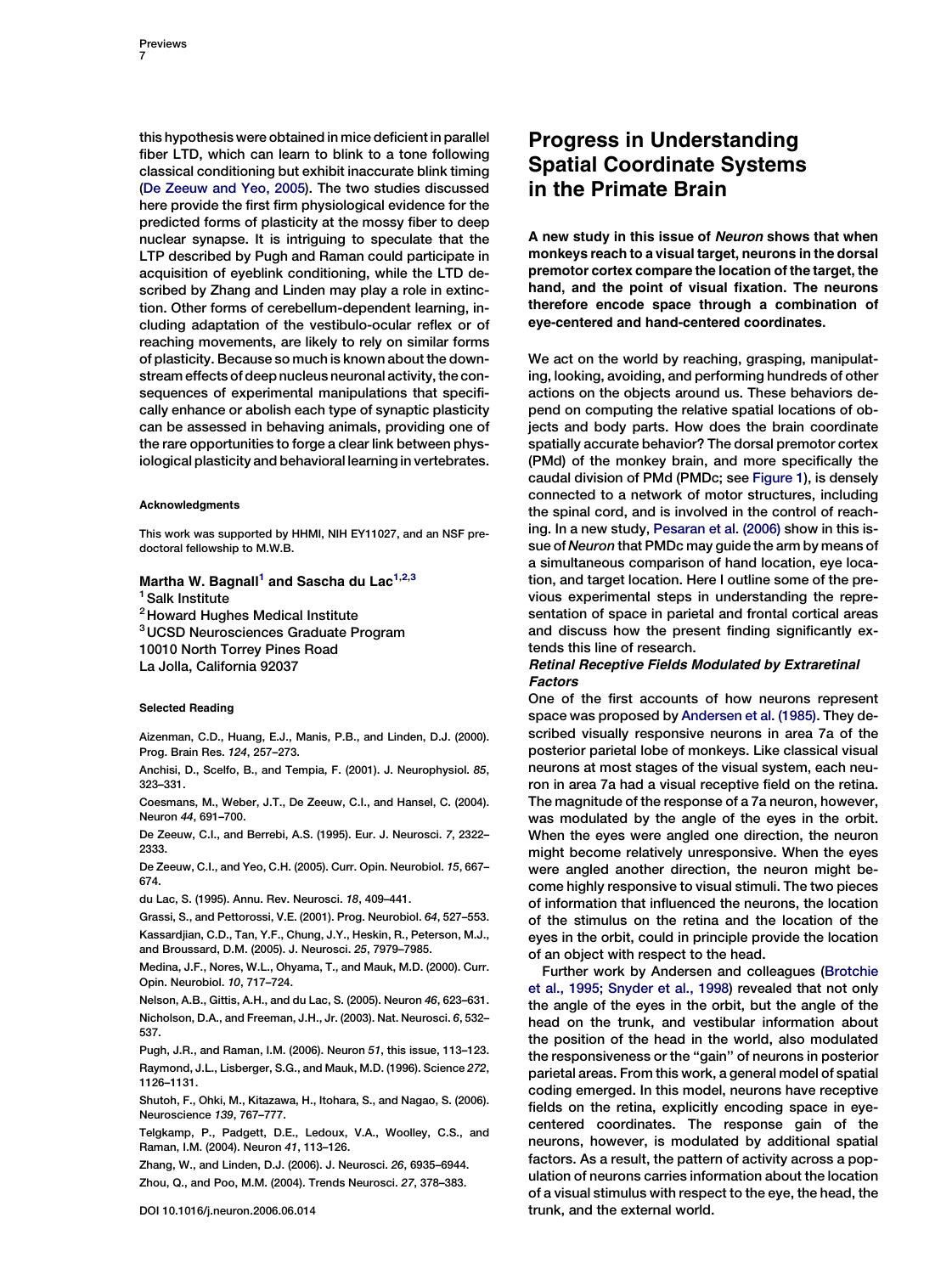<span id="page-1-0"></span>

Figure 1. Side View of Macaque Monkey Brain Showing Approximate Location of Four Cortical Areas that Code Visual Space in Different Ways

The intraparietal sulcus is opened to show the buried cortex. PMDc, caudal dorsal premotor cortex. Neurons in PMDc encode reach targets in a complex combination of eye- and hand-centered coordinates. Stimulation here tends to evoke reaching-like projecting of the arm and opening of the hand. MIP, medial intraparietal area. Neurons here encode reach targets in eye-centered coordinates. MIP and PMDc are densely interconnected. Electrical stimulation has not been extensively tested in MIP. PZ, polysensory zone within the ventral premotor cortex. Neurons here have tactile receptive fields and visual receptive fields anchored to the body surface in ''body-part-centered'' coordinates. Stimulation here tends to evoke defensive or protective movements. VIP, ventral intraparietal area. Neurons here have tactile receptive fields and visual receptive fields in the space adjacent to the tactile receptive fields. The visual receptive fields encode visual stimuli in a combination of eye- and bodycentered coordinates. Stimulation here tends to evoke defensivelike movements. VIP and PZ are densely interconnected.

The modulation of response gain by extraretinal spatial variables was found to be ubiquitous among parietal and frontal areas and is now a well-established component of spatial coding. However, this model of retinal receptive fields modulated by extraretinal spatial variables turned out to be an incomplete description of spatial coding in the brain. Not all neurons involved in spatial coding have visual receptive fields fixed to the retina. Some neurons appeared to encode visual space by means of receptive fields fixed to other reference points. Receptive Fields Anchored to Specific Body Parts

In the ventral premotor cortex in the polysensory zone (PZ; see Figure 1), a subset of neurons was found to respond to tactile stimuli on the face and to visual stimuli in the space near the face ([Rizzolatti et al., 1981\)](#page-2-0). The response magnitude of these neurons was modulated by eye position, like the neurons described by [Andersen](#page-2-0) et al. (1985) in area 7a. However, the receptive fields of the bimodal, visual-tactile cells were not fixed to the retina. Instead they were anchored to the tactile receptive field on the body surface [\(Graziano and Gross, 1998](#page-2-0)). A bimodal neuron with its tactile receptive field on the face behaved as if its visual receptive field were an inflated balloon glued to the side of the face. When the eyes moved, the response magnitude of the neuron might change, but the location of the receptive field remained unaffected. When the head rotated, the receptive field moved with it. Head-centered receptive fields were also described in restricted regions of the parietal lobe ([Duhamel et al., 1997](#page-2-0)).

Some of the bimodal neurons in the premotor cortex had a tactile receptive field on the arm and a visual receptive field apparently glued to the surface of the arm [\(Graziano and Gross, 1998](#page-2-0)). The response magnitude of the neuron might be modulated by rotations of the eyes or head, but the spatial location of the receptive

field remained fixed to the arm. When the arm moved, the receptive field moved with it.

This finding of visual receptive fields deep in the motor system that are anchored to different parts of the body surface led to the suggestion that near the output stage, visual space must be constructed many times over, attached to different body parts for different purposes [\(Graziano and Gross, 1998](#page-2-0)). In this hypothesis, the visual guidance of each body part requires a visual coordinate frame anchored to that body part, in order to encode the locations of objects with respect to the body part. For example, guidance of head movements requires headcentered visual receptive fields and guidance of hand movements requires hand-centered visual receptive fields.

The body-part-centered hypothesis was proposed as a general solution to the problem of visuomotor integration. It now appears to play a much less general role. First, recent evidence suggests that the bimodal neurons in ventral premotor cortex are relatively more specialized for withdrawal than for reaching ([Graziano and](#page-2-0) [Cooke, 2006](#page-2-0)). Second, the body-part-centered hypothesis predicts that neurons involved in reaching should encode the location of the target relative to the hand. Yet studies of reach-related neurons consistently found a spatial code linked to the eyes instead of the hand.

#### Eye-Centered Coordinates for Reaching

[Batista et al. \(1999\)](#page-2-0) examined neurons in the medial intraparietal area (MIP; see Figure 1). Each neuron had a reach field: when the monkey prepared to reach for a target within the reach field, the neuron would respond. The reach fields, however, were not anchored to the hand, but to the eye. Why should neurons known to be involved in reaching have receptive fields in eye-centered coordinates? Two mutually consistent interpretations were suggested. One is that the eye-centered coordinates are the common currency of the parietal lobe, allowing for easy transfer of spatial information from one brain region to another. The second interpretation is that the visual guidance of reaching does ultimately requirehandcentered coordinates, but the hand-centered receptive fields are not constructed until a later stage in the processing, perhaps within premotor or motor cortex. Multiple Coordinate Frames Represented within the Dorsal Premotor Cortex

The PMDc receives a direct projection from MIP and projects to other motor structures, including the primary motor cortex and the spinal cord. Neurons in PMDc are believed to be involved specifically in the control of reaching. Do these neurons encode the location of reach targets in a hand-centered coordinate system?

In the experiment by [Pesaran et al. \(2006\),](#page-2-0) monkeys reached to a set of targets while the starting hand and eye positions were varied. Each neuron responded when the monkey prepared to reach into a restricted region of space, the neuron's reach field. The primary finding was that the reach fields were not anchored to the eye, nor were they anchored to the hand. Indeed, these reach fields were not strictly anchored to one reference point. Rather, the firing rate of the neurons was a function of the spatial relationship between the target and the eye, the target and the hand, and the eye and the hand.

This elegant study shows that there is no simple answer to the coordinate frame question. PMDc neurons